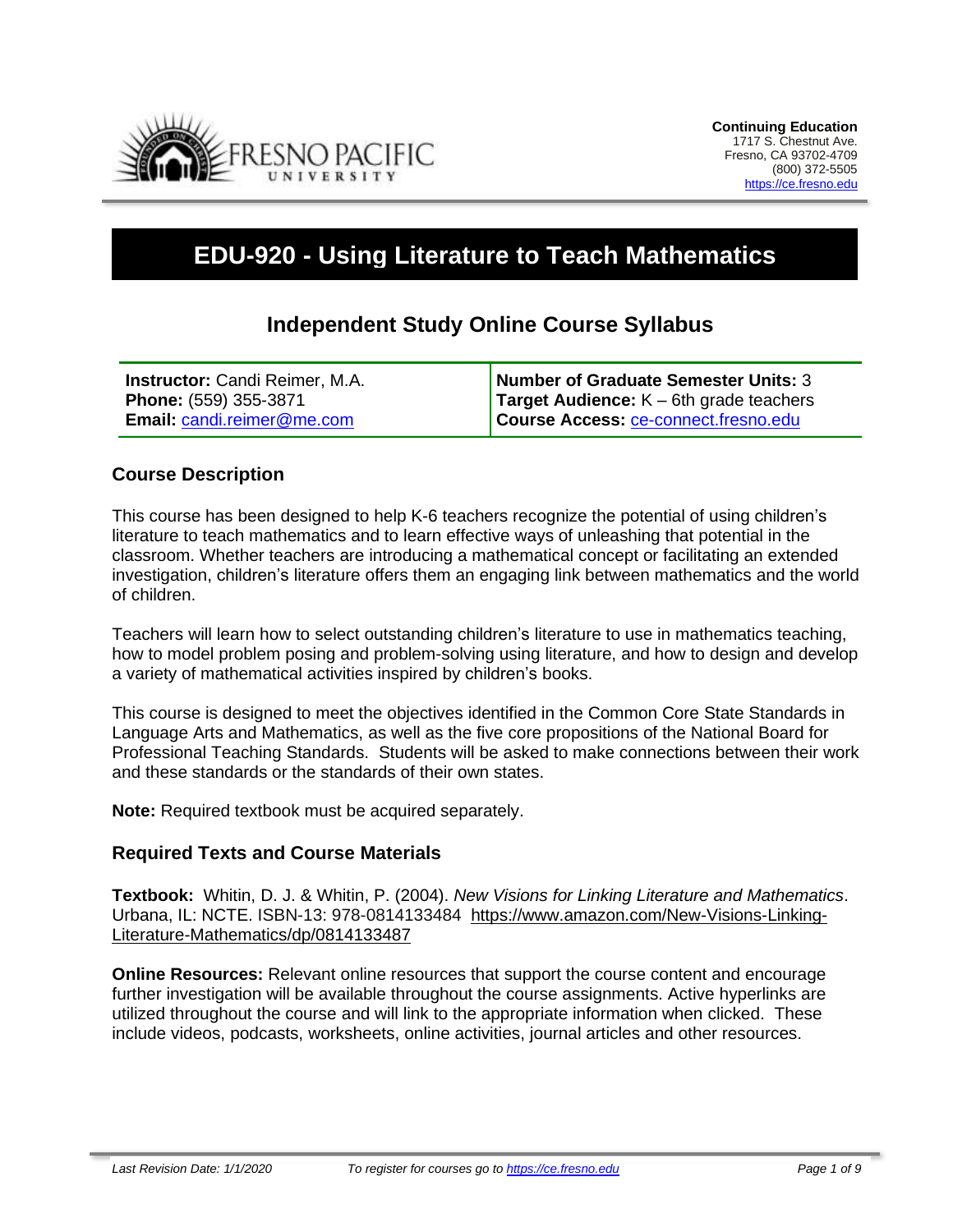**Moodle:** Moodle is a web-based learning management system used to support flexible teaching and learning in both face-to-face and distance courses (e-learning). [https://moodle.org](https://moodle.org/) // <https://moodle.org/demo> // [https://docs.moodle.org](https://docs.moodle.org/)

# **Course Dates**

Self-paced; students may enroll at any time and take up to one year, from the date of registration, to complete assignments. Students may complete assignments in no less than three weeks for a 3-unit course (one week per unit).

# **National Standards Addressed in This Course**

#### **Common Core Standards for Mathematics**

<http://www.corestandards.org/the-standards/mathematics>

- Counting & Cardinality
- Operations & Algebraic Thinking
- Number & Operations
- Measurement & Data
- Geometry
- Ratios & Proportional Relationships
- The Number System
- Expressions & Equations
- Functions
- Statistics & Probability

#### **Common Core Standards for Mathematical Practice**

<http://www.corestandards.org/Math/Practice/>

- Standard 1: Make sense of problems and persevere in solving them
- Standard 2: Reason abstractly and quantitatively
- Standard 3: Construct viable arguments and critique the reasoning of others
- Standard 4: Model with mathematics
- Standard 5: Use appropriate tools strategically
- Standard 6: Attend to precision
- Standard 7: Look for and make use of structure
- Standard 8: Look for and express regularity in repeated reasoning

# **Common Core Standards for English Language Arts**

<http://www.corestandards.org/ELA-Literacy/>

- Anchor Standards
- Reading: Literature
- Reading: Informational Text
- Reading: Foundational Skills
- Writing
- Speaking & Listening
- Language
- Range, Quality, & Complexity
- Literacy in Science & Technical Subjects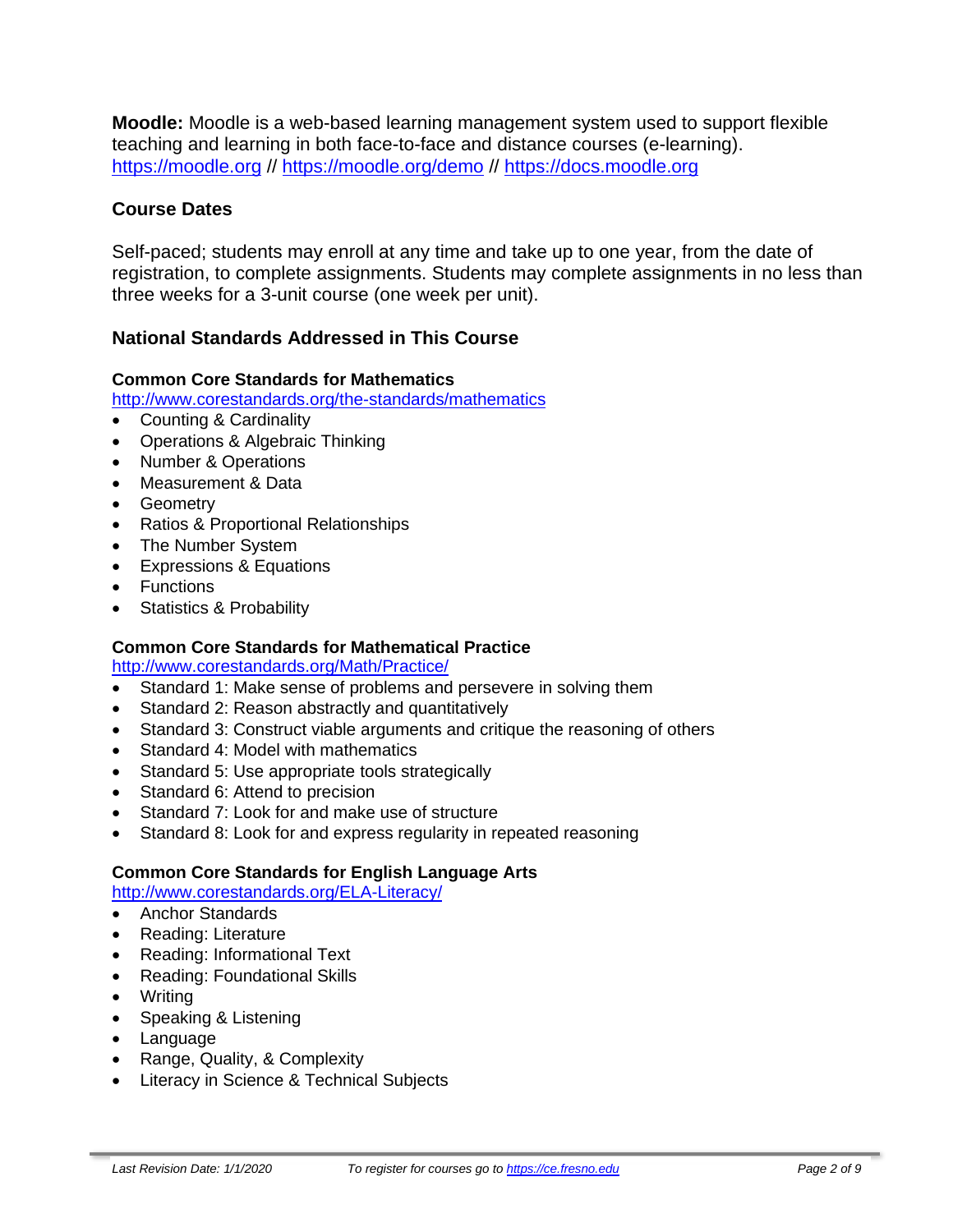#### **National Board for Professional Teaching Standards**

<http://www.nbpts.org/five-core-propositions>

- Proposition 1: Teachers are committed to students and their learning.
- Proposition 2: Teachers know the subjects they teach and how to teach those subjects to students.
- Proposition 3: Teachers are responsible for managing and monitoring student learning.
- Proposition 4: Teachers think systematically about their practice and learn from experience.
- Proposition 5: Teachers are members of learning communities.

# **Continuing Education Program Student Learning Outcomes**

| CE <sub>1</sub> | Demonstrate proficient written communication by articulating a clear focus,<br>synthesizing arguments, and utilizing standard formats in order to inform and<br>persuade others, and present information applicable to targeted use.                                    |
|-----------------|-------------------------------------------------------------------------------------------------------------------------------------------------------------------------------------------------------------------------------------------------------------------------|
| CE <sub>2</sub> | Demonstrate comprehension of content-specific knowledge and the ability to apply it<br>in theoretical, personal, professional, or societal contexts.                                                                                                                    |
| CE <sub>3</sub> | Reflect on their personal and professional growth and provide evidence of how such<br>reflection is utilized to manage personal and professional improvement.                                                                                                           |
| CE <sub>4</sub> | Apply critical thinking competencies by generating probing questions, recognizing<br>underlying assumptions, interpreting and evaluating relevant information, and<br>applying their understandings to the professional setting.                                        |
| CE <sub>5</sub> | Reflect on values that inspire high standards of professional and ethical behavior as<br>they pursue excellence in applying new learning to their chosen field.                                                                                                         |
| CE <sub>6</sub> | Identify information needed in order to fully understand a topic or task, organize that<br>information, identify the best sources of information for a given enquiry, locate and<br>critically evaluate sources, and accurately and effectively share that information. |

# **Student Learning Outcomes (SLOs) for This Course**

|    | <b>Student Learning Outcomes for This Course</b><br>By the end of this course student will be able to: | <b>National Standards</b><br><b>Addressed in This</b><br>Course* | <b>Continuing</b><br><b>Education Program</b><br><b>Student Learning</b><br><b>Outcomes</b><br>Addressed** |
|----|--------------------------------------------------------------------------------------------------------|------------------------------------------------------------------|------------------------------------------------------------------------------------------------------------|
|    | 1. Identify the value of teaching mathematics                                                          | <b>NBPTS Props.</b>                                              | CE 1, CE 2, CE 4,                                                                                          |
|    | through literature.                                                                                    | 2, 4, 8, 5                                                       | CE <sub>6</sub>                                                                                            |
| 2. | Explore sources of appropriate children's                                                              | <b>NBPTS Props.</b>                                              | CE 1, CE 2, CE 4,                                                                                          |
|    | literature.                                                                                            | 1, 3, 4, 5                                                       | CE <sub>6</sub>                                                                                            |
| 3. | Select and use effective texts and activities.                                                         | <b>NBPTS Props.</b><br>1, 2, 3, 4, 5                             | CE 1, CE 2, CE 3,<br><b>CE 4, CE 6</b>                                                                     |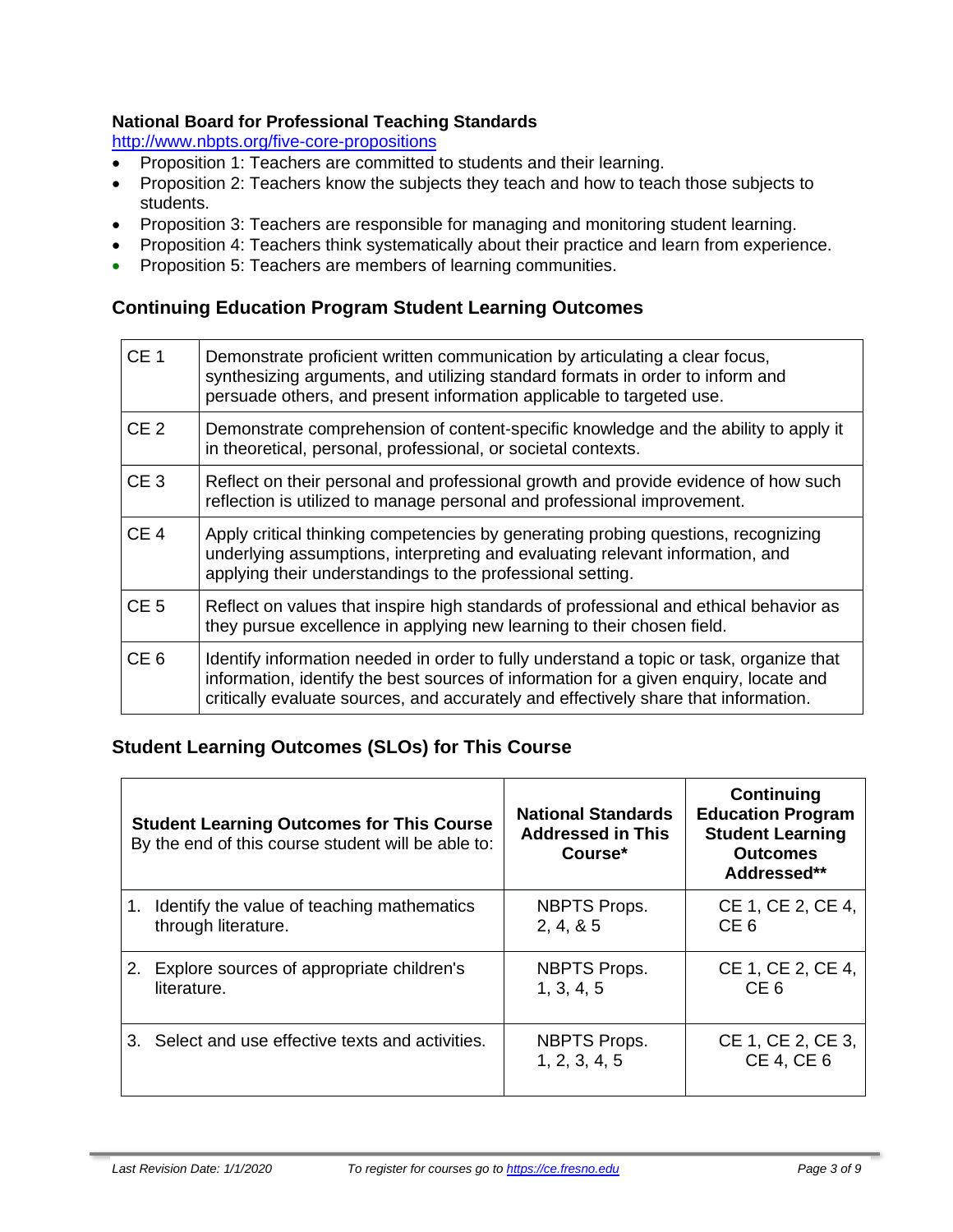| 4. | Design and teach lessons that achieve                                        | <b>NBPTS Props.</b> | CE 1, CE 3, CE 4,               |
|----|------------------------------------------------------------------------------|---------------------|---------------------------------|
|    | meaningful integration.                                                      | 2, 3, 4             | CE 5, CE 6                      |
| 5. | Demonstrate how activities are connected to<br>a standards-based curriculum. | NBPTS Prop. 5       | CE 1, CE 3, CE 4,<br>CE 5, CE 6 |

\* Please refer to the section on **National Standards Addressed in This Course**

\*\* Please refer to the section on **Continuing Education Program Student Learning Outcomes**

# **Topics, Assignments, and Activities**

| <b>Module Title</b>                                                      | <b>Points</b><br><b>Possible</b><br>for Each<br><b>Assignment</b>                                                                                                                                                                                         |       |
|--------------------------------------------------------------------------|-----------------------------------------------------------------------------------------------------------------------------------------------------------------------------------------------------------------------------------------------------------|-------|
| <b>Welcome Module</b>                                                    | Introduction video<br>$\bullet$<br>Moodle online tutorial<br>$\bullet$<br>Course syllabus<br>$\bullet$                                                                                                                                                    |       |
| Module $1 -$<br>Orientation and<br>Introductions                         | Introductions and goals for class<br>$\bullet$<br>1.1 Assignment: Submit Orientation<br>$\bullet$<br>1.2 Forum: Class Introductions<br>$\bullet$                                                                                                          | 4, 4  |
| Module $2 -$<br>Research and<br>Rationale                                | Explore the rationale for integrating literature into<br>$\bullet$<br>mathematics instruction.<br>Explore connections to relevant standards.<br>$\bullet$<br>Read articles provided in this<br>$\bullet$<br>2.1 Assignment: Research Tweets<br>$\bullet$  | 10    |
| Module $3-$<br><b>Criteria for Selecting</b><br><b>Books</b>             | Read chapter 1 of course text.<br>$\bullet$<br>Explore and evaluate children's literature.<br>$\bullet$<br>Provide and receive peer critique.<br>$\bullet$<br>3.1 Forum: Book Evaluation                                                                  | 4     |
| Module $4-$<br><b>Classroom Examples</b>                                 | Read chapter 2 of course text.<br>$\bullet$<br>Explore teaching vignettes.<br>$\bullet$<br>Identify mathematics activities for several books.<br>$\bullet$<br>4.1 Assignment: Instructional Ideas<br>$\bullet$<br>4.2 Forum: Math Activities<br>$\bullet$ | 10, 4 |
| <b>Module 5 - Problem</b><br>Posing with<br><b>Children's Literature</b> | Read chapter 3 of course text.<br>$\bullet$<br>Develop a problem posing lesson.<br>$\bullet$<br>Share and critique lessons.<br>$\bullet$<br>5.1 Forum: Problem Posing Lesson<br>$\bullet$                                                                 | 4     |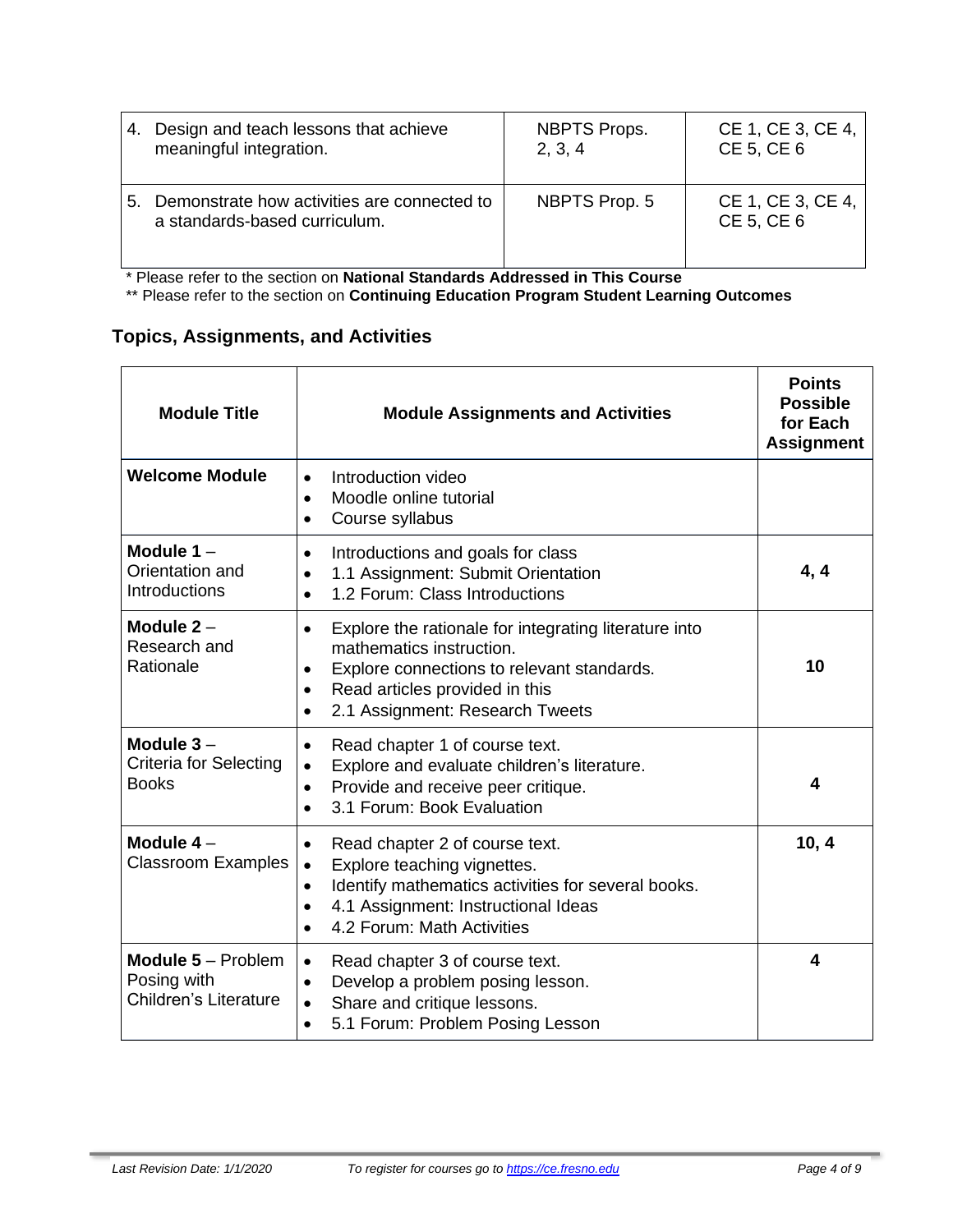| <b>Module Title</b>                               | <b>Module Assignments and Activities</b>                                                                                                                                                                                                                        | <b>Points</b><br><b>Possible</b><br>for Each<br><b>Assignment</b> |
|---------------------------------------------------|-----------------------------------------------------------------------------------------------------------------------------------------------------------------------------------------------------------------------------------------------------------------|-------------------------------------------------------------------|
| <b>Module 6</b> $-$ Using<br><b>Book Pairs</b>    | Read chapter 4 of course text.<br>Design a book pair lesson.<br>Share and critique lessons.<br>6.1 Forum: Book Pair Lesson                                                                                                                                      | 4                                                                 |
| Module $7 -$<br>Literature Resources              | Explore and recommend web resources.<br>7.1 Forum: Resource Recommendations                                                                                                                                                                                     | 4                                                                 |
| Module 8 - Lesson<br>Design and<br>Implementation | Select and read ten new books.<br>Design two lessons for your grade level.<br>Conduct activities with your class and reflect.<br>Participate in peer lesson review<br>8.1 Assignment: Literature Lesson Evaluations (2)<br>8.2 Forum: Book List and Lesson Plan | 20, 4                                                             |
| Module 9-<br>Reflecting and<br>Looking Ahead      | Reflect on your learning.<br>9.1 Assignment: Final Reflection                                                                                                                                                                                                   | 10                                                                |
|                                                   | <b>TOTAL POINTS</b>                                                                                                                                                                                                                                             | 82 points                                                         |

# **Grading Policies, Rubrics, and Requirements for Assignments**

#### **Grading Policies**

- Assignments will be graded per criteria presented in the course rubrics.
- $A = 90-100\%$  and  $B = 80-89\%$ , (anything below 80% will not receive credit.)
- The discernment between an A or a B letter grade is at the discretion of the instructor based on the quality of work submitted (see course rubrics).
- Coursework falling below a B grade will be returned with further instructions.
- All assignments must be completed to receive a grade and are expected to reflect the quality that teacher-training institutions require of professional educators. If completed assignments do not meet this standard, students will be notified with further instructions from the instructor.

#### **Grading Rubrics**

| Grade     | Percentage | <b>Description</b> | <b>Rubrics</b>                                                                                                                                                                       |
|-----------|------------|--------------------|--------------------------------------------------------------------------------------------------------------------------------------------------------------------------------------|
| A         | 90-100%    | Excellent          | Meets all course / assignment requirements with<br>significant evidence of subject mastery and<br>demonstration of excellent graduate level professional<br>development scholarship. |
| B         | 80-89%     | Very Good          | Adequately meets criteria for all course/assignment<br>requirements - demonstrates subject competency with<br>very good graduate level professional development<br>scholarship.      |
| <b>NC</b> | Below 80%  | Unacceptable       | Does not meet the minimum criteria for all<br>course/assignment requirements and demonstrated                                                                                        |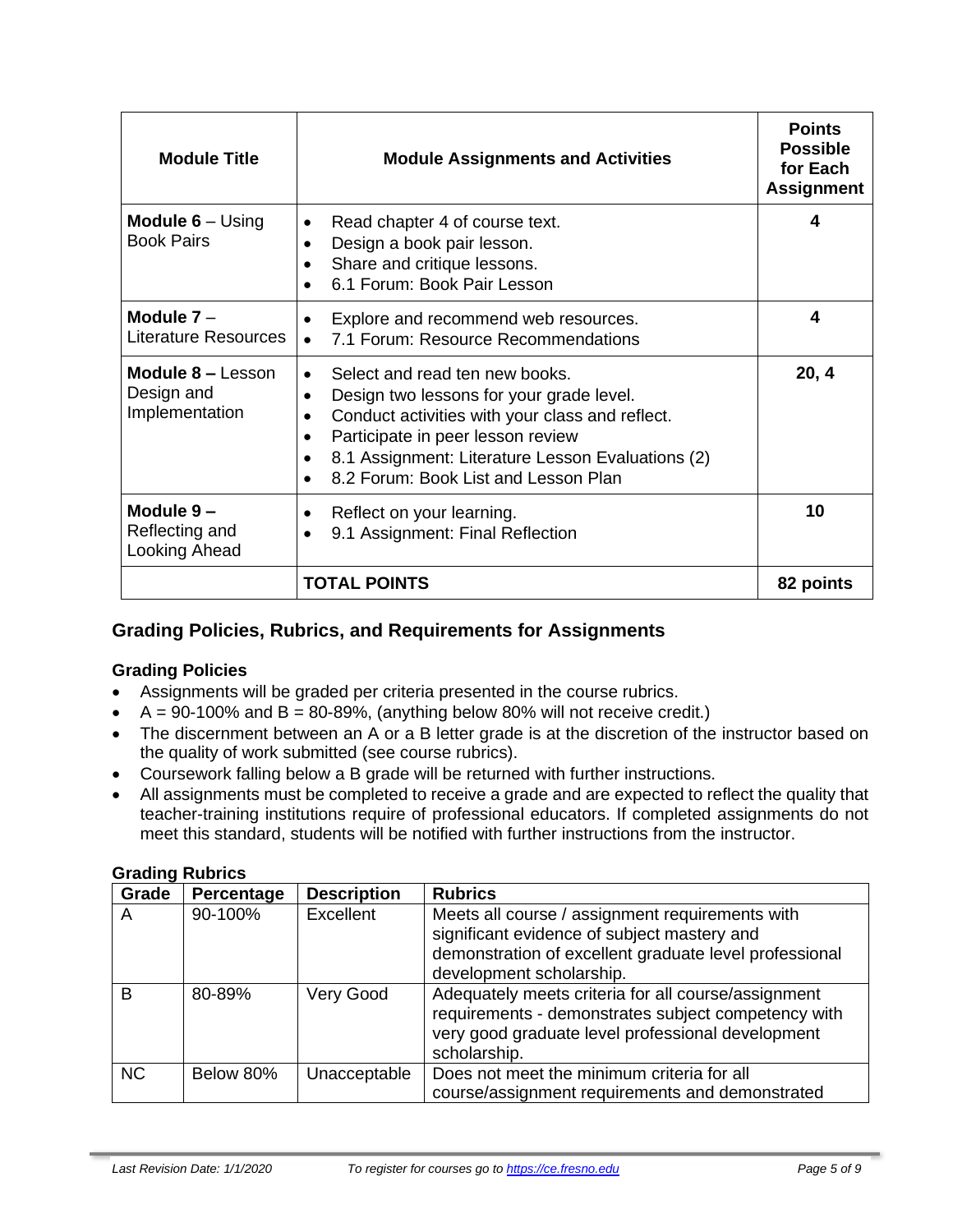|  | little, if any, evidence of acceptable graduate level |  |
|--|-------------------------------------------------------|--|
|  | professional development scholarship.                 |  |

#### **Writing Requirements**

- **Superior:** Writing is clear, succinct, and reflects graduate level expectations. Clearly addresses all parts of the writing task. Maintains a consistent point of view and organizational structure. Include relevant facts, details, and explanations.
- **Standard:** Writing is acceptable with very few mistakes in grammar and spelling. Addresses most parts of the writing task. Maintains a mostly consistent point of view and organizational structure. Include mostly relevant facts, details, and explanations.
- **Sub-standard:** Writing contains noticeable mistakes in grammar and spelling. Does not address all parts of the writing task. Lacks a consistent point of view and organization structure. May include marginally relevant facts, details, and explanations.

#### **Lesson Plan Requirements**

- **Superior:** Instructional goals and objectives clearly stated. Instructional strategies appropriate for learning outcome(s). Method for assessing student learning and evaluating instruction is clearly delineated and authentic. All materials necessary for student and teacher to complete lesson clearly listed.
- **Standard:** Instructional goals and objectives are stated but are not easy to understand. Some instructional strategies are appropriate for learning outcome(s). Method for assessing student learning and evaluating instruction is present. Most materials necessary for student and teacher to complete lesson are listed.
- **Sub-standard:** Instructional goals and objectives are not stated. Learners cannot tell what is expected of them. Instructional strategies are missing or strategies used are inappropriate. Method for assessing student learning and evaluating instruction is missing. Materials necessary for student and teacher to complete lesson are missing.

#### **Discussion Forum Requirements**

- **Superior:** Response was at least 1 page (3 fully developed paragraphs) in length. Thoroughly answered all the posed questions, followed all the assignment directions, proper grammar and no spelling errors. Language is clear, concise, and easy to understand. Uses terminology appropriately and is logically organized.
- **Standard:** Response was ½ to 1 page in length (2-3 fully developed paragraphs). Answered all the questions but did not provide an in-depth analysis, followed most of the assignment directions, proper grammar and no spelling errors. Language is comprehensible, but there a few passages that are difficult to understand. The organization is generally good.
- **Sub-standard:** Response was less than ½ page in length (1 paragraph). Did not answer all the required questions and/or statements or responses were superficial, vague, or unclear, did not follow the assignment directions, many grammar and spelling errors. Is adequately written, but may use some terms incorrectly; may need to be read two or more times to be understood.

#### **Instructor/Student Contact Information**

Throughout the course participants will be communicating with the instructor and their classmates on a regular basis using asynchronous discussion forums. A virtual office is utilized for class questions and students are provided with instructor contact information in the event they want to make email or phone contact. In addition, students are encouraged to email or phone the instructor at any time. Students will also receive feedback on the required assignments as they are submitted.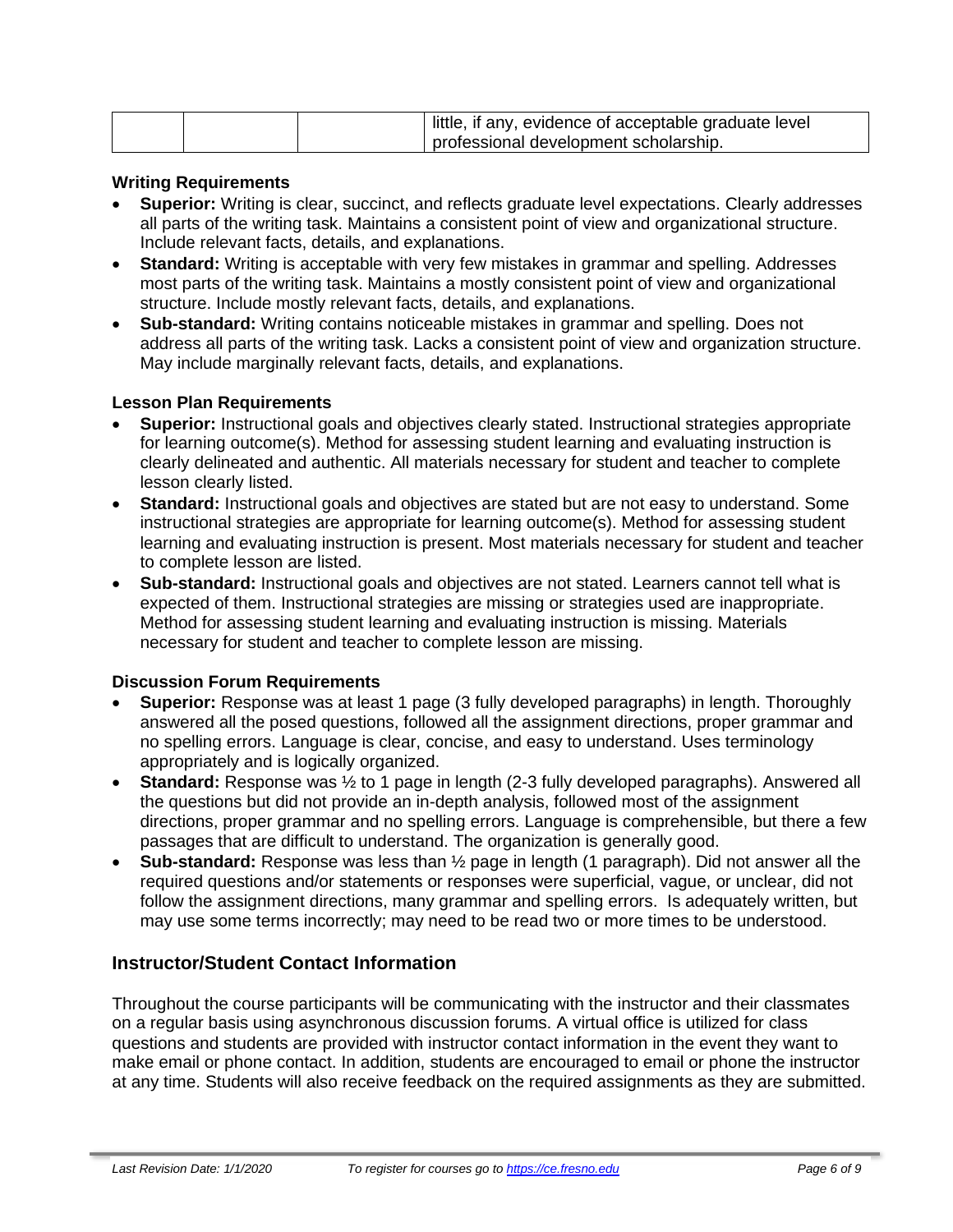# **Discussion Forums**

Participation is an important expectation of this course and all online courses. Online discussions promote reflection and analysis while allowing students to appreciate and evaluate positions that others express. While students may not be engaging with the same students throughout this course they will be expected to offer comments, questions, and replies to the discussion question whenever possible. The faculty role in the discussion forum is that of an observer and facilitator.

# **Coursework Hours**

Based on the Carnegie Unit standard, a unit of graduate credit measures academic credit based on the number of hours the student is engaged in learning. This includes all time spent on the course: reading the textbook, watching videos, listening to audio lessons, researching topics, writing papers, creating projects, developing lesson plans, posting to discussion boards, etc. Coursework offered for FPU Continuing Education graduate credit adheres to 45 hours per semester unit for the 900-level courses. Therefore, a student will spend approximately 90 hours on a typical 2-unit course or 135 hours on a typical 3-unit course.

# **Services for Students with Disabilities**

Students with disabilities are eligible for reasonable accommodations in their academic work in all classes. In order to receive assistance, the student with a disability must provide the Academic Support Center with documentation, which describes the specific disability. The documentation must be from a qualified professional in the area of the disability (i.e. psychologist, physician or educational diagnostician). Students with disabilities should contact the Academic Support Center to discuss academic and other needs as soon as they are diagnosed with a disability. Once documentation is on file, arrangements for reasonable accommodations can be made. For more information and for downloadable forms, please go to [https://www.fresno.edu/students/academic](https://www.fresno.edu/students/academic-support/services-students-disabilities)[support/services-students-disabilities.](https://www.fresno.edu/students/academic-support/services-students-disabilities)

# **Plagiarism and Academic Honesty**

All people participating in the educational process at Fresno Pacific University are expected to pursue honesty and integrity in all aspects of their academic work. Academic dishonesty, including plagiarism, will be handled per the procedures set forth in the Fresno Pacific University Catalogue <https://www.fresno.edu/students/registrars-office/academic-catalogs>

# **Technology Requirements**

To successfully complete the course requirements, course participants will need Internet access, can send and receive email, know how to manage simple files in a word processing program, and have a basic understanding of the Internet. Please remember that the instructor is not able to offer technical support. If you need technical support, please contact your Internet Service Provider.

**Moodle:** This course will be delivered totally online. Moodle is a learning management system that provides students access to online resources, documents, graded assignments, quizzes, discussion forums, etc. Moodle is easy to learn and has a friendly user interface. To learn more about Moodle, go to [https://docs.moodle.org/33/en/Student\\_FAQ.](https://docs.moodle.org/33/en/Student_FAQ) There are also some student tutorials on the Center for Online Learning website at Fresno Pacific University - [https://col.fresno.edu/student.](https://col.fresno.edu/student)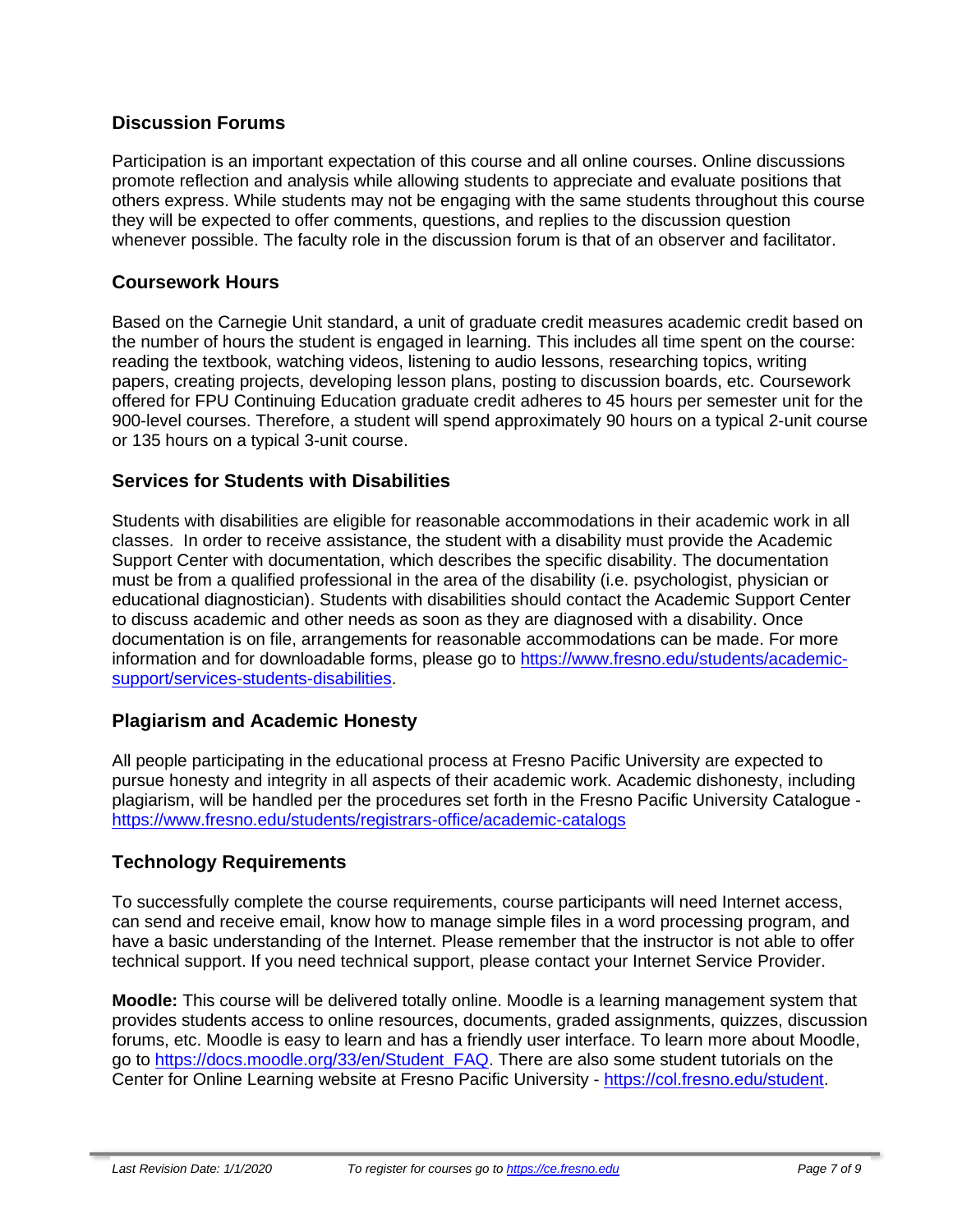**Moodle Site Login and Passwords:** Students will need to have internet access to log onto [https://ce-connect.fresno.edu.](https://ce-connect.fresno.edu/) The username and password numbers for Moodle access will be sent to you by the university using the email address you submitted at the time of registration. The instructor will then contact you with a welcome communication. If you need help with your username and password recovery, please contact the Continuing Education office at (800) 372- 5505 or (559) 453-2000 during regular office hours - Mon-Fri 8:00 am to 5:00 pm. or email them at [prof.dev@fresno.edu.](mailto:prof.dev@fresno.edu)

**Getting Help with Moodle:** If you need help with Moodle, please contact the Center for Online Learning (COL), by telephone or the website. Help by phone (559) 453-3460 is available Mon-Thurs 8:00 am to 8:00 pm and on Fridays from 8:00 am to 5:00 pm, or by filling out a "Request Services" form at [https://col.fresno.edu/contact/request-services.](https://col.fresno.edu/contact/request-services) Please identify that you are with the "School = Continuing Education".

# **Final Course Grade and Transcripts**

When all work for the course has been completed, students will need to logon to the Continuing Education website [\(https://ce.fresno.edu/my-account\)](https://ce.fresno.edu/my-account) and "Request Final Grade". Once the instructor receives the requests and submits the grade online, students may log back in to view their Final Grade Report or order transcripts online. Please allow at least two weeks for the final grade to be posted. For more information, see the Continuing Education Policies and Procedures at [https://ce.fresno.edu/ce-policies-and-procedures.](https://ce.fresno.edu/ce-policies-and-procedures)

# **University Policies and Procedures**

Students are responsible for becoming familiar with the information presented in the Academic Catalog and for knowing and observing all policies and procedures related to their participation in the university community. A summary of university policies may be found on the university website at [https://www.fresno.edu/students/registrars-office/academic-catalogs.](https://www.fresno.edu/students/registrars-office/academic-catalogs)

# **Fresno Pacific University Student Learning Outcomes**

**Student Learning Outcomes Oral Communication:** Students will *exhibit* clear, engaging, and confident oral communication – in both individual and group settings – and will critically *evaluate* content and delivery components.

**Written Communication:** Students will *demonstrate* proficient written communication by *articulating* a clear focus, *synthesizing* arguments, and utilizing standard formats in order to *inform* and *persuade* others.

**Content Knowledge:** Students will *demonstrate* comprehension of content-specific knowledge and the ability to apply it in theoretical, personal, professional, or societal contexts.

**Reflection**: Students will *reflect* on their personal and professional growth and *provide evidence* of how such reflection is utilized to manage personal and vocational improvement.

**Critical Thinking:** Students will *apply* critical thinking competencies by *generating* probing questions, *recognizing* underlying assumptions, *interpreting* and *evaluating* relevant information, and *applying* their understandings to new situations.

**Moral Reasoning:** Students will *identify* and *apply* moral reasoning and ethical decision-making skills, and *articulate* the norms and principles underlying a Christian world-view.